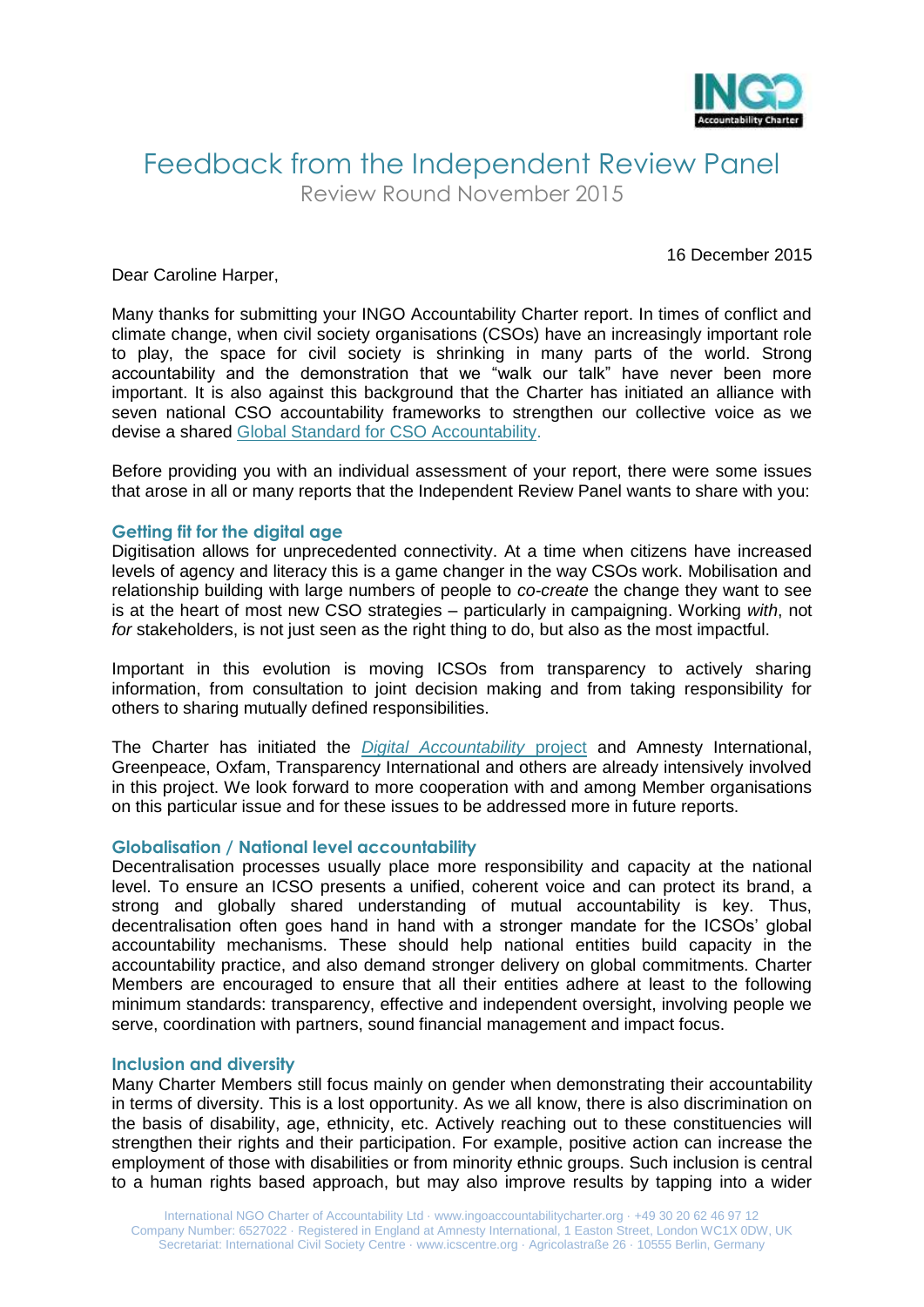

base of experience. For further advice, click [here](http://www.ingoaccountabilitycharter.org/wpcms/wp-content/uploads/14-06-06-Inclusion-Webinar-Summary.pdf) on the outcome of a Charter webinar on inclusion or [here](http://www.ingoaccountabilitycharter.org/good-practice/) to look at some good practice examples of Charter Members.

Please ensure that all points listed above are taken into consideration when further developing your accountability practices in the coming months and collecting data for the next INGO Accountability Charter report.

#### **Organisation-specific feedback to Sightsavers**

Sightsavers' fourth accountability report to the INGO Accountability Charter is a concise interim report based on last year's Improvement Analysis, which came along with the Independent Review Panel's feedback letter.

**Institutional commitment** is highlighted in the CEO's opening statement. It is appreciated that Sightsavers proudly presents Charter membership on their governance website (see [here\)](http://www.sightsavers.org/about-us/governance/); however, Charter Members are also encouraged to publish the Charter logo (as Sightsavers did in the past). This visualisation would strengthen their commitment to accountability more prominently in its digital communication.

As recommended in last year's feedback, **evidence** that policies and procedures work well in practice is more frequently provided in this report. Policies which are not published online are moreover shared with the Panel. In light of previous Panel feedback, Sightsavers will also look into the development of an overarching Fundraising Policy. Overall, it is clear that Sightsavers takes the Panel feedback seriously and tries to incorporate it into ongoing or new initiatives or reviews. Finally, Sightsavers' often commended SIM card (Strategy, Implementation and Monitoring Card) is currently being reviewed and the Panel looks forward to learning more in this regard. The SIM Card can again be highlighted as a model of **Good Practice** in organisational learning and oversight and the interim report itself is a commendable model for this new format.

Our intention is that this letter, and any response you may wish to provide, is made publicly available on the Charter website along with your report. You can find the reports that were previously reviewed on our [website.](http://www.ingoaccountabilitycharter.org/home/charter-members/) However, should there be errors of fact in the feedback above or in the note below; we would of course wish to correct these before publication. Please share these comments or amendments by 20 January 2016.

If you have any other feedback or comments on our work, please share them with us by sending them to the Charter Secretariat. We are also available for bilateral conversations with Members' senior leadership team and look always forward to hearing your views.

Yours sincerely,

Games

Hickord 1/3

Louise James ∙ Michael Röskau ∙ Jane Kiragu

Rhonda Chapman ∙ John Clark ∙ Saroeun Soeung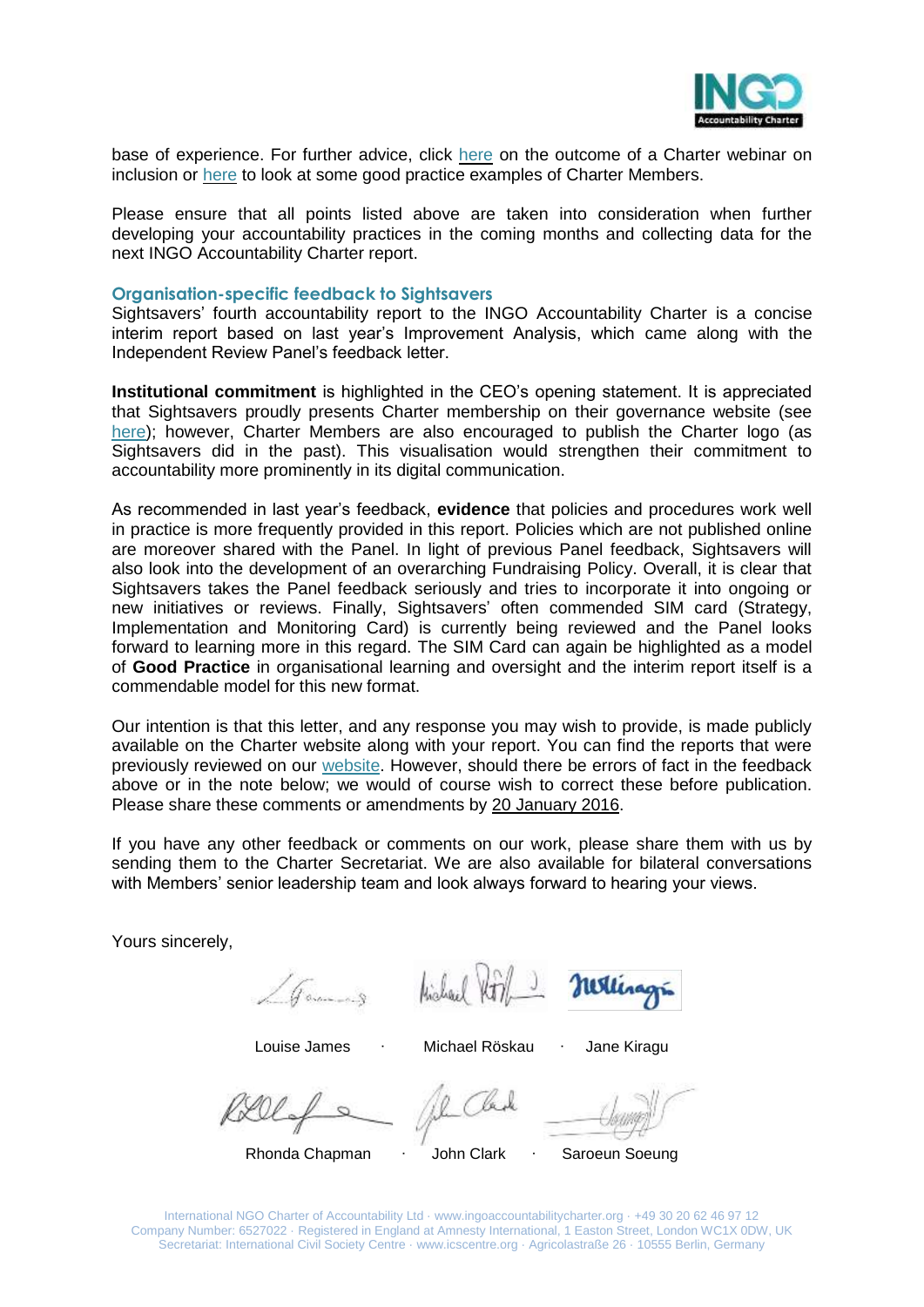

Review Round November 2015 Cover Note on Accountability Report

# **Sightsavers**

Interim Report 2014 *(Based on the Improvement Analysis for the 2013 Report)*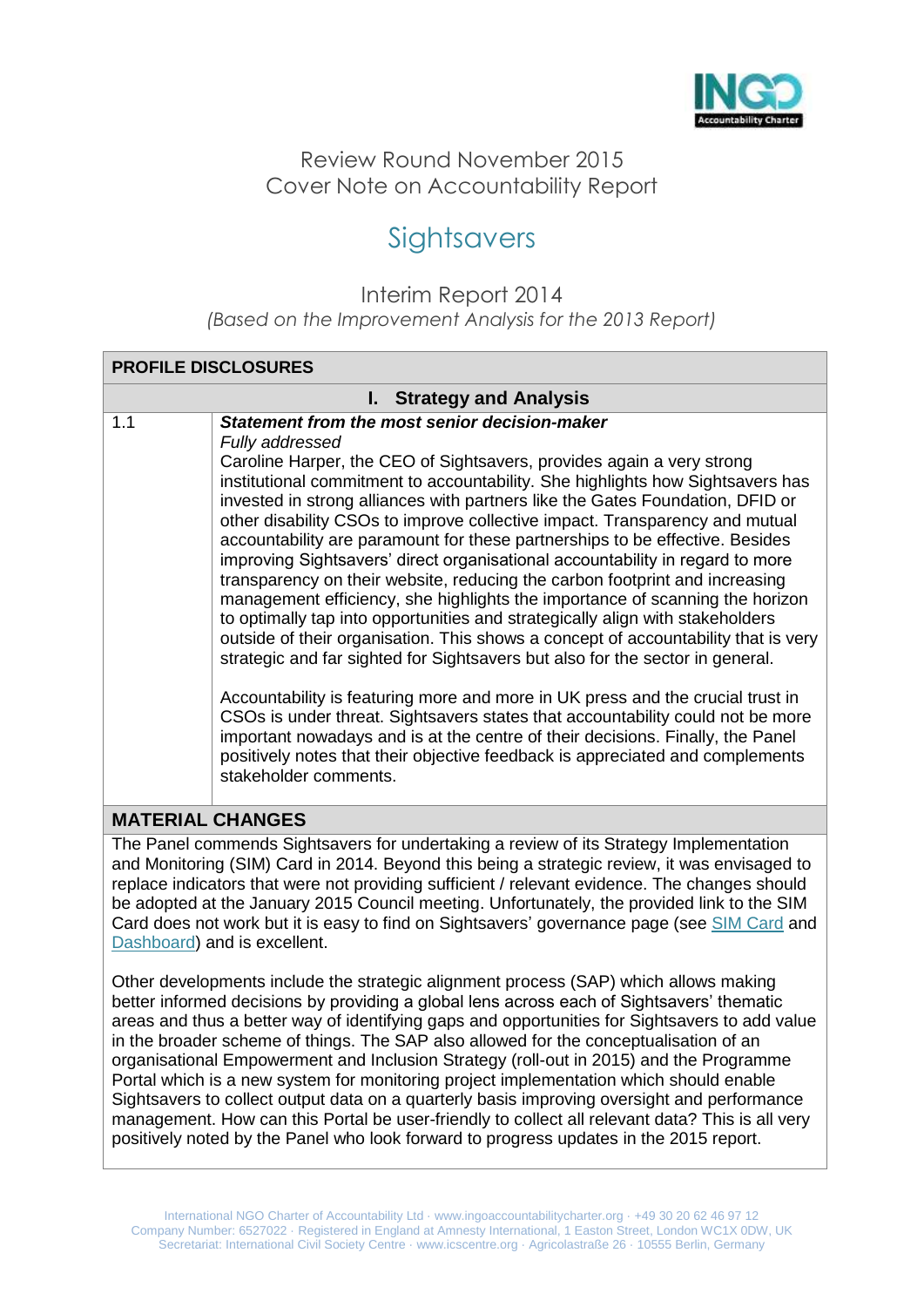

### **EVIDENCE** Sightsavers followed up on the Panel's recommendation and will provide more links to policies in the 2015 report. Some policies were also shared along with the report to the Panel. However, the Panel's request for more evidence throughout the report is not so much geared towards evidence of existing policies, but rather evidence that they are well known by staff and show good effects in practice. The Panel appreciates that Sightsavers aims at translating its policies into effective implementation which is supported by the SIM Card review, but would like to see evidence of results in the next report. **III. Report Parameters** 3.5 *Reporting process Fully addressed* This interim report overall shows that previous Panel feedback was taken into account and led to organisational changes and initiatives such as a Transparency Working Group, a global transparency resource in their intranet or mainstreaming accountability in the newly developed Project Design Process and Partnership Framework review. The 2013 report was disseminated globally throughout the organisation and areas of focus in the Improvement Analysis were discussed in depth with the responsible teams. What role does the report play within these different internal groups? Is the report and Panel feedback also actively shared with external stakeholders?

| <b>PERFORMANCE INDICATORS</b>  |                                                                                                                                                                                                                                                                                                                                                                                                                                                                                                                                                                                                                                                                                                                                                                                                                                                                                                                                                                                                                                                                                                                                                                                                                                                                                                                                                                                           |  |
|--------------------------------|-------------------------------------------------------------------------------------------------------------------------------------------------------------------------------------------------------------------------------------------------------------------------------------------------------------------------------------------------------------------------------------------------------------------------------------------------------------------------------------------------------------------------------------------------------------------------------------------------------------------------------------------------------------------------------------------------------------------------------------------------------------------------------------------------------------------------------------------------------------------------------------------------------------------------------------------------------------------------------------------------------------------------------------------------------------------------------------------------------------------------------------------------------------------------------------------------------------------------------------------------------------------------------------------------------------------------------------------------------------------------------------------|--|
| <b>Programme Effectiveness</b> |                                                                                                                                                                                                                                                                                                                                                                                                                                                                                                                                                                                                                                                                                                                                                                                                                                                                                                                                                                                                                                                                                                                                                                                                                                                                                                                                                                                           |  |
| NGO <sub>2</sub>               | <b>Mechanisms for feedback and complaints</b><br>Fully addressed<br>The Complaints Policy (rolled out in 2014) has been running successfully for one<br>year and a direct link has been established between Sightsavers' Complaints<br>policy and their internal control and assurance mechanisms. However, the link they<br>provide to the Complaints Policy does not work, and an advanced Google search<br>of both .org and .net websites yielded nothing either complaints portal or policy.<br>Internal and external complaints now influence the organisation's approach to<br>assurance and testing as well as internal audits ensure that operational changes in<br>response to complaints are adequate in order to mitigate future. Sightsavers was<br>last year commended for the Global Complaints Policy itself, the fact that there are<br>no restrictions how complaints can be made and the timeliness (responding within<br>30 days). However, such a policy is meaningless unless those who may have a<br>complaint know what the policy says and how they can easily forward a complaint.<br>Finally, as also mentioned in the previous feedback, the Panel is interested to hear<br>more information on the number and kinds of complaints received, how complaints<br>are dealt with and how this will improve stakeholder feedback to be used by<br>decision-makers. |  |
| NGO <sub>5</sub>               | Advocacy positions and public awareness campaigns<br>Fully addressed<br>A commitment is made to research- and evidenced-based policy positions derived                                                                                                                                                                                                                                                                                                                                                                                                                                                                                                                                                                                                                                                                                                                                                                                                                                                                                                                                                                                                                                                                                                                                                                                                                                    |  |